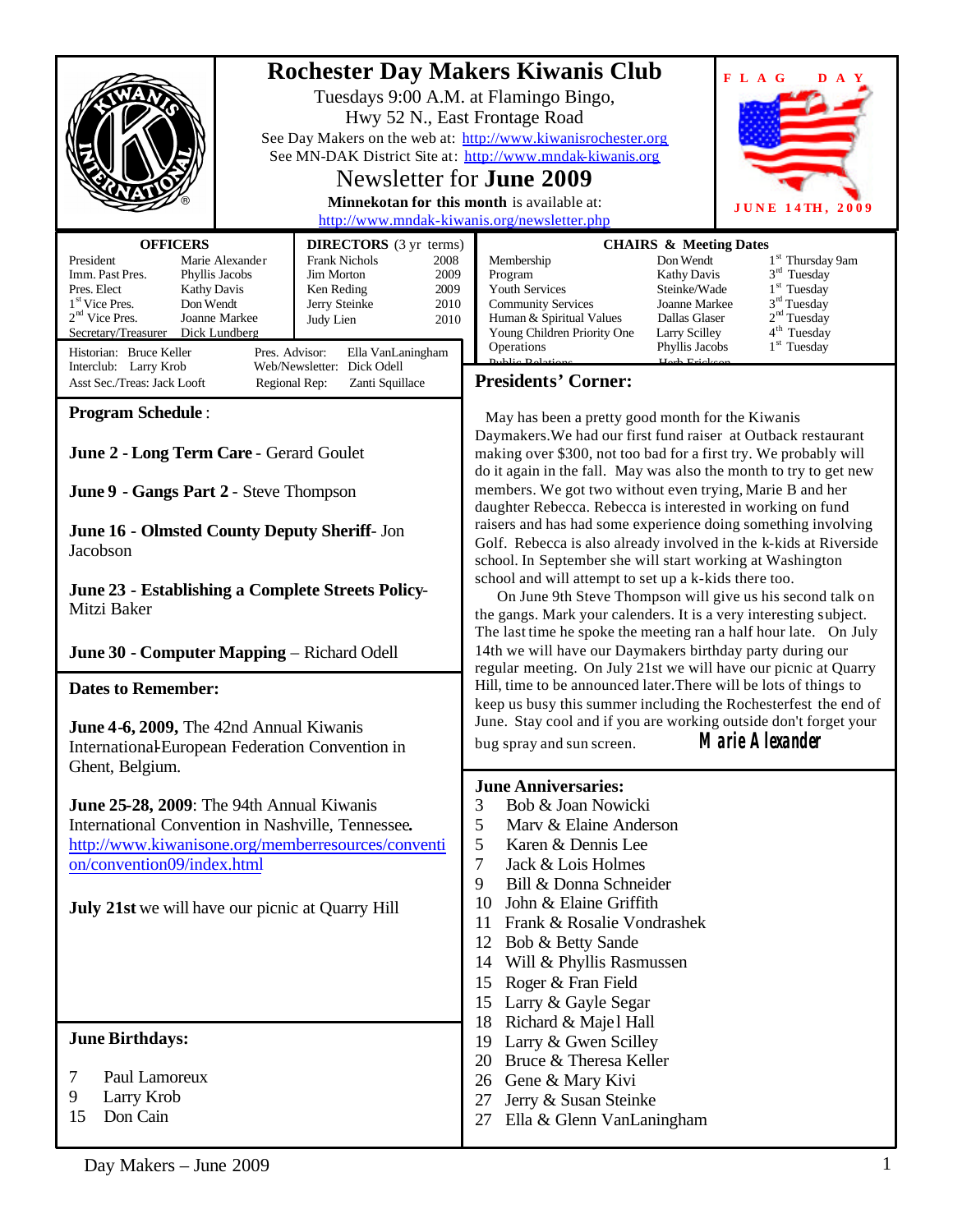## **Secretary/Treasurers Report - May'09**

| <b>Bank Balance 4/30/09:</b>   |               | \$14,860.38            |
|--------------------------------|---------------|------------------------|
| <b>Administrative Account:</b> |               | \$13,244.38            |
| Service Account:               |               | $\frac{\$}{\$}$ 369.74 |
| Hockey/YCPO:                   |               | \$1,081.60             |
| <b>Bike Repair:</b>            | $\mathcal{S}$ | 164.66                 |

**Day Makers on leave:**Judy Lien

**April Service Hour Statistics:** 1355 hours by 57 members, 70% Participation.

## **May 12, 2009 Board Meeting Highlights:**

The Century Key Club is sending eight members to the Key Club International Convention July 1-4 in Dallas, TX. Cost is \$715 per member. The sponsoring Kiwanis Clubs normally pay one-third of their expenses. Day Makers will contribute half, and Sun Risers will contribute half. Our responsibility will be \$953.

The Century Key Club is using our bank account to hold their fundraising monies.

The board accepted MaryBea Bellabe and Becky Chery as members of our club.

The board added the Korean War Veterans Organization as an approved project.

## **COMMITTEE REPORTS**

**Membership-** We are on track in meeting our membership goals

**Program-** The annual picnic is scheduled for Tuesday July  $28<sup>th</sup>$ . Our annual installation of officers' banquet is scheduled for Tuesday September 29<sup>th</sup>.

**Operations**- The Outback Fundraiser will be successful. It is scheduled on May 21.

**YCPO-** The funfest went well. Rochester Fest Parent/Child Fair is the next event.

**Youth Services-** Thanks to the members of the committee who reviewed the scholarship applications.

 **Richard Lundberg,** Secy/Treasurer

## **Key Club-Century HS:**

 At 7:00 AM on Thursday, May 28, the Century Key Club held their last meeting of the 2008-09 school year. Twelve members of the Day Makers and many of the Key Clubber parents were in attendance to witness the awarding of Letters and Certificates to those students who met the stringent membership criteria. A few lucky attendees were recipients of "left over" Key Club T-Shirts as well as various other items from the District Spring Rally held at the Ironwood Christian Ranch in early spring.

The Day Makers were presented with two special Thank You notes – one signed by each of the officers and the other, a picture of the whole Key Club. All in attendance were looking forward to the 2009-10 school year. Jerry Steinke

**Bicycle Safety** : **Hoover Elem School**

For the Bicycle Care and Safety project this year, we've scheduled 23 class sessions at 6 elementary schools. We focus on 2nd and 3rd grades, when kids are just getting accustomed to biking without training wheels. Our goal is to help kids keep safe all summer so that they return in the fall without cuts and bruises, hopefully biking to school.



A typical session is 1/2 hr. long, outside if weather permits, employing 2-3 DayMakers. We display 3 Christmas Anonymous bikes of different sizes (obtained from the Kiwanis bike repair project) in various states of disrepair, or missing something, perhaps reflectors, e.g., we flatten a tire, loosen a saddle, pop off a chain, etc.

We also set up 2 tables and display simple tools, helmets, reflectors, a tire pump, etc. We discuss the ABCs of safety checks: A (air), B (brakes), and C (chain). Then we challenge the kids to make the bikes ride ready. Their teacher selects teams of two to find tools or accessories to fix each problem. Continued  $\rightarrow$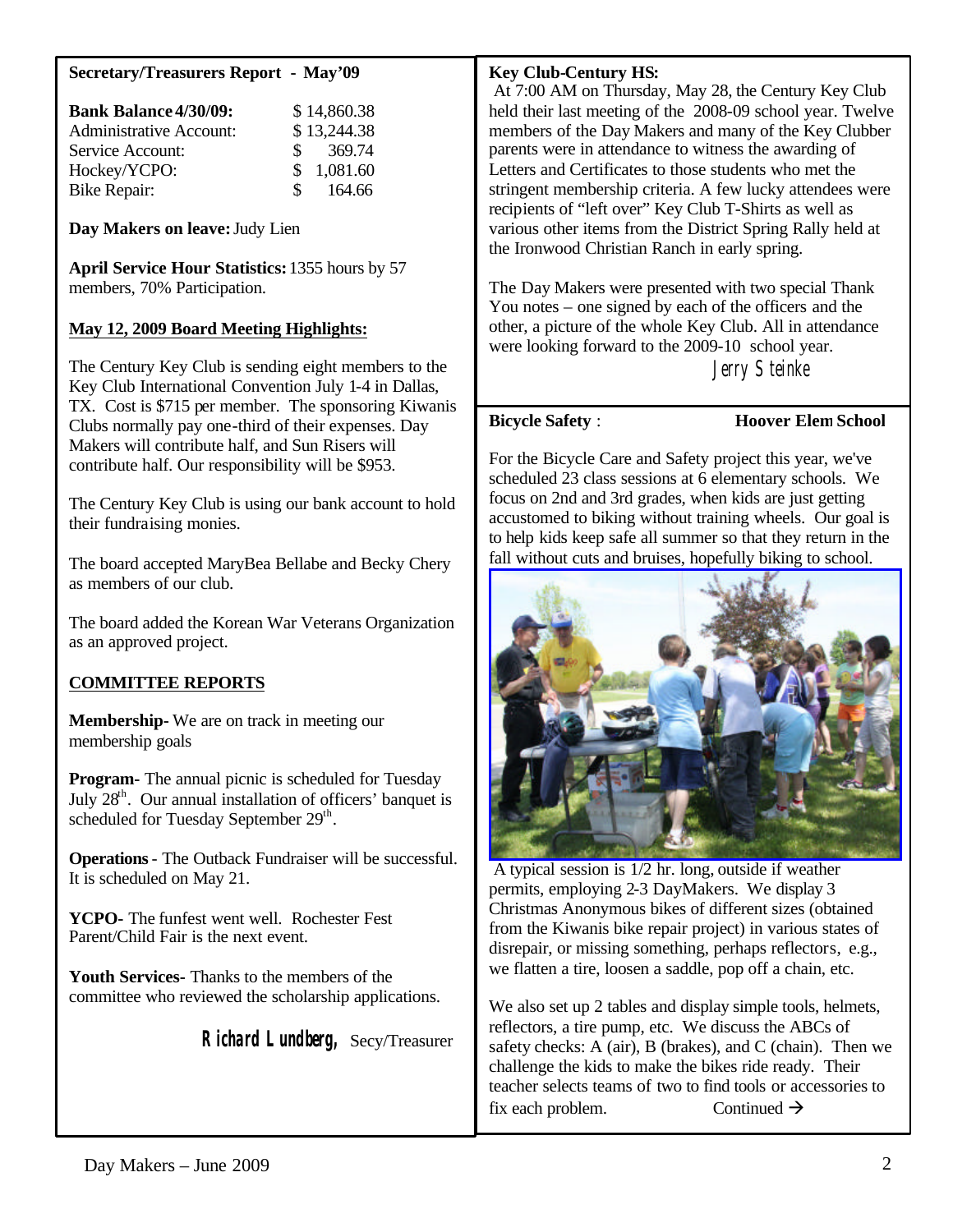

 Later, we have interactive discussions of helmets, shoelaces, bright clothing, lights, etc. Finally, we line up the class on a simulated road (a sidewalk) and discuss safe biking behavior and hand signals. Although they're all lined up and ready to return to their classroom, they're pretty animated by this time and they reluctantly thank us and leave for more of the 3 Rs.

*Al Southwick and Jim Cook*

# **Membership:**

Welcome to our newest members Marie Bellabe (Mary Bea) and her daughter, Rebeca Chery (Becky).

Thanks to their sponsor, Jack Zierdt who earned a silver key for sponsoring two new members this year. Bob Nowicki earned a bronze key for sponsoring Dave Moehnke, Dick Odell earned a bronze key for sponsoring Jim Cook and Ken Plummer received a bronze key for sponsoring Frank Vondrashek. The keys are awarded for sponsoring a new member(s) in any year. Congratulations to all of them.

It looks like we'll make the membership objective for becoming a Distinguished Club yet again. As most of you know, we've earned this distinction since our inception.

Our next membership meeting will be Thursday, June 4<sup>th</sup> at 9 AM at Blondell's. All are welcome.

**Don Wendt,** Membership chair

## **Operations:**

 On Thursday May 21 we had lunch at Outback Steakhouse at the cost of \$10 per dinner. Outback then charges us only their cost (\$6 per dinner this time) and the money netted is ours to keep. Outback does this for non-profits in the community to help support the work of the non-profits. We had some expense for printing tickets so our result was \$ 343 for our club.

 We continue to sell HyVee coupon books for \$5 and now have 27 of them left. They are valid until Dec 31, 2009 and can ve used at any of the 3 HyVee stores.

Phyllis

**Kiwanis Mission Statement:**

**Kiwanis is a global organization of volunteers dedicated to changing the world one child and one community at a time.**

**Cutest Grandchildren Photos:** The "cutest grandchildren" entries in our newsletter

continues, so keep those photos coming…. Hi-five !



Aila Standlee-Strom waving from her tent in Fairbanks, AK at 9 months. Her brother was in the newsletter 3 years ago. This is Al Strom's second entry from Alaska.